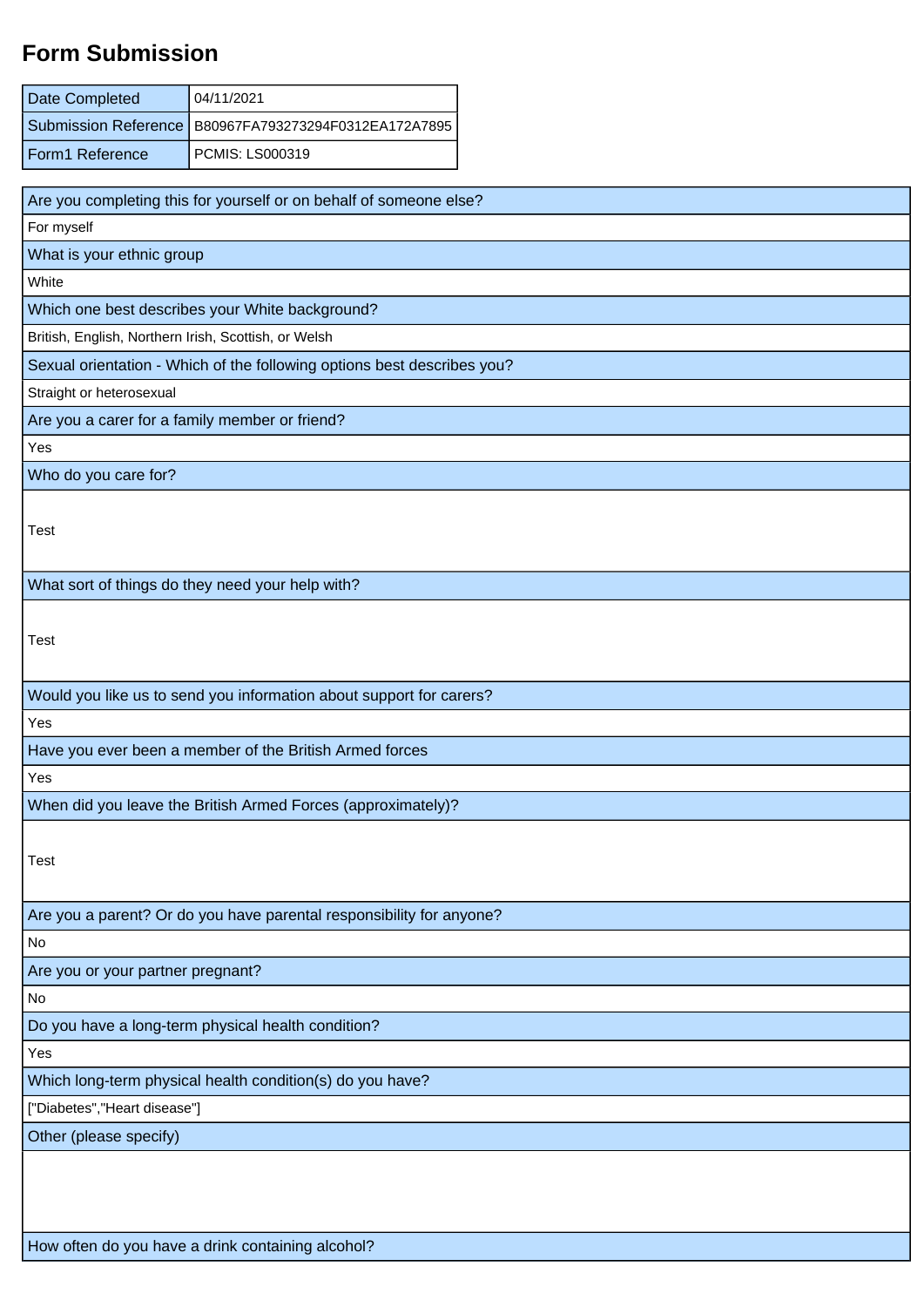| Monthly or less                                                                                                                                                                            |
|--------------------------------------------------------------------------------------------------------------------------------------------------------------------------------------------|
| How many drinks do you have on a typical day when you are drinking?                                                                                                                        |
| 3 or 4                                                                                                                                                                                     |
| How often do you have six or more drinks on one occasion?                                                                                                                                  |
| Monthly                                                                                                                                                                                    |
| Do you take any recreational/street drugs or non-prescription drugs?                                                                                                                       |
| Yes                                                                                                                                                                                        |
| Please tell us which street/recreational or non-prescription drugs you take?                                                                                                               |
| <b>Test</b>                                                                                                                                                                                |
| Do you smoke cigarettes or use tobacco?                                                                                                                                                    |
| Yes                                                                                                                                                                                        |
| Would you like support to quit or cut down smoking or using tobacco?                                                                                                                       |
| Yes                                                                                                                                                                                        |
| What are you looking for help with?                                                                                                                                                        |
| <b>Test</b>                                                                                                                                                                                |
| How long has this been a problem for you?                                                                                                                                                  |
| 1-3 months                                                                                                                                                                                 |
| Are you having any treatment for anxiety, low mood, depression or any other mental health difficulties?                                                                                    |
| ["I am prescribed medication"]                                                                                                                                                             |
| It would be really helpful if you could describe your current treatment in as much detail as possible e.g. name of medication if<br>you know it, type of talking treatment you are having. |
| Test                                                                                                                                                                                       |
| In the past have you had any treatment for anxiety, low mood, stress or other mental health difficulties                                                                                   |
| ["I was supported by a team (e.g. crisis team or recovery team)"]                                                                                                                          |
| It would be really helpful if you could describe your past treatment in as much detail as you feel able e.g. name of medication if<br>you know it, type of talking treatment.              |
| Test                                                                                                                                                                                       |
| Are you concerned about any of the following                                                                                                                                               |
| ["Housing","Debt","Benefits","Immigration status","My physical activity levels"]                                                                                                           |
| Please provide more information about your housing concerns                                                                                                                                |
| Test                                                                                                                                                                                       |
| Please provide more information about your debt concerns                                                                                                                                   |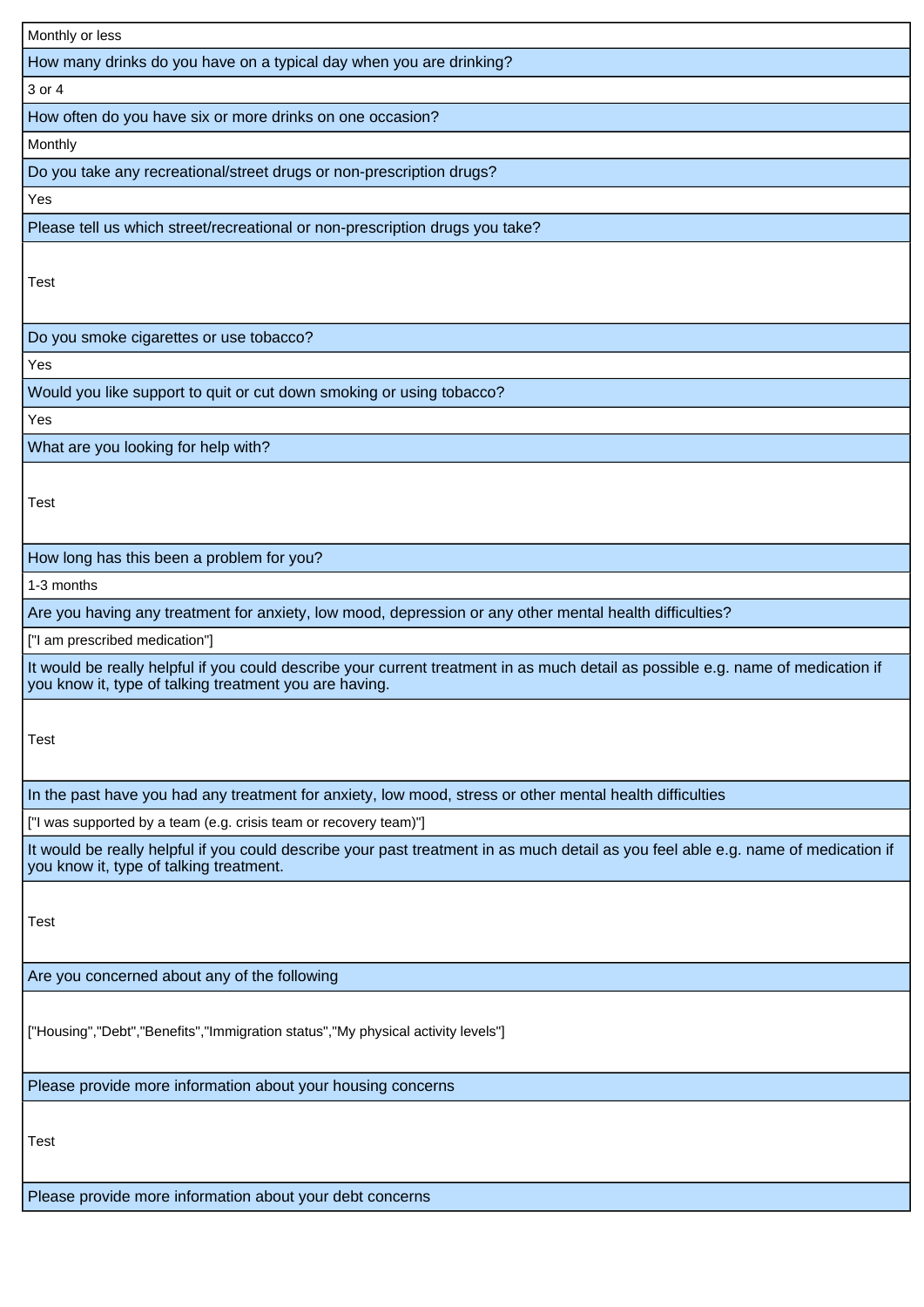| Test                                                                                                                                                                                                                                                    |                         |  |   |  |  |  |
|---------------------------------------------------------------------------------------------------------------------------------------------------------------------------------------------------------------------------------------------------------|-------------------------|--|---|--|--|--|
| Please provide more information about your benefit concerns                                                                                                                                                                                             |                         |  |   |  |  |  |
| Test                                                                                                                                                                                                                                                    |                         |  |   |  |  |  |
| Please provide more information about your imigration concerns                                                                                                                                                                                          |                         |  |   |  |  |  |
| Test                                                                                                                                                                                                                                                    |                         |  |   |  |  |  |
| Please provide more information about your physical activity level concerns                                                                                                                                                                             |                         |  |   |  |  |  |
| Test                                                                                                                                                                                                                                                    |                         |  |   |  |  |  |
| Would you like us to provide you with information about organisations that could offer you support on any of the below?                                                                                                                                 |                         |  |   |  |  |  |
| ["Housing","Debt","Benefits","Immigration status","My physical activity levels"]                                                                                                                                                                        |                         |  |   |  |  |  |
| Over the last 2 weeks, how often have you been bothered by any of the following problems?                                                                                                                                                               |                         |  |   |  |  |  |
| Feeling nervous, anxious or on edge?                                                                                                                                                                                                                    | Not at all              |  |   |  |  |  |
| Not being able to stop or control worrying?                                                                                                                                                                                                             | Several days            |  |   |  |  |  |
| Worrying too much about different things?                                                                                                                                                                                                               | More than half the days |  |   |  |  |  |
| Trouble relaxing?                                                                                                                                                                                                                                       | Nearly every day        |  |   |  |  |  |
| Being so restless that it is hard to sit still?                                                                                                                                                                                                         | More than half the days |  |   |  |  |  |
| Becoming easily annoyed or irritable?<br>Several days                                                                                                                                                                                                   |                         |  |   |  |  |  |
| Feeling afraid as if something awful might happen?                                                                                                                                                                                                      | Not at all              |  |   |  |  |  |
| People's problems sometimes affect their ability to do certain day-to-day tasks in their lives. To rate your problems look at each<br>section and determine on the scale provided how much your problem impairs your ability to carry out the activity. |                         |  |   |  |  |  |
| Please tick if you are retired or choose not to have a job for reasons unrelated to your problem                                                                                                                                                        |                         |  | 0 |  |  |  |
| Home Management - Cleaning, tidying, shopping, cooking, looking after home/children, paying bills etc.                                                                                                                                                  |                         |  |   |  |  |  |
| Social Leisure Activities - with other people e.g. parties, pubs, outings, entertaining etc.                                                                                                                                                            |                         |  |   |  |  |  |
| Private Leisure Activities - Done alone e.g. reading, gardening, sewing, hobbies, walking etc.                                                                                                                                                          |                         |  | 3 |  |  |  |
| Family and Relationships - form and maintain close relationships with others including the people that I live with   4                                                                                                                                  |                         |  |   |  |  |  |
| Over the last 2 weeks, how often have you been bothered by any of the following problems?                                                                                                                                                               |                         |  |   |  |  |  |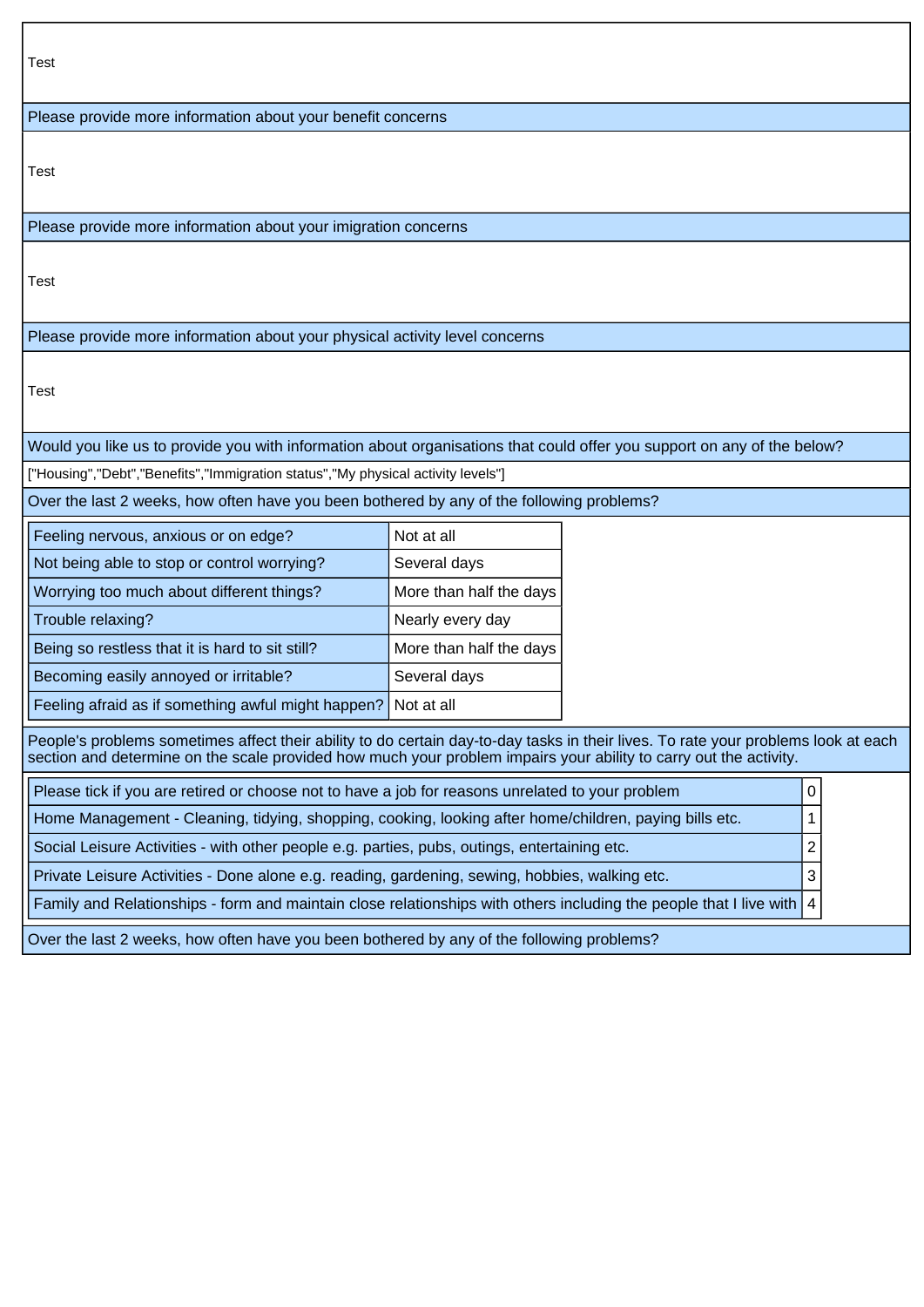| Little interest or pleasure in doing things?                                                                                                                                  | Not at all              |  |  |  |  |
|-------------------------------------------------------------------------------------------------------------------------------------------------------------------------------|-------------------------|--|--|--|--|
| Feeling down, depressed, or hopeless?                                                                                                                                         | Several days            |  |  |  |  |
| Trouble falling or staying asleep, or sleeping too much?                                                                                                                      | More than half the days |  |  |  |  |
| Feeling tired or having little energy?                                                                                                                                        | Nearly every day        |  |  |  |  |
| Poor appetite or overeating?                                                                                                                                                  | More than half the days |  |  |  |  |
| Feeling bad about yourself - or that you are a failure<br>or have let yourself or your family down?                                                                           | Several days            |  |  |  |  |
| Trouble concentrating on things, such as reading the newspaper or watching television?                                                                                        | Not at all              |  |  |  |  |
| Moving or speaking so slowly that other people could have noticed?<br>Or the opposite being so fidgety or restless that you have been moving<br>around a lot more than usual? | Several days            |  |  |  |  |
| Thoughts that you would be better off dead, or of hurting yourself in some way?                                                                                               | More than half the days |  |  |  |  |
| Have you had thoughts about harming yourself or ending your life in the past?                                                                                                 |                         |  |  |  |  |
| Yes                                                                                                                                                                           |                         |  |  |  |  |
| Do you have any current plans to end your life?                                                                                                                               |                         |  |  |  |  |
| Yes                                                                                                                                                                           |                         |  |  |  |  |
| Do you feel able to keep yourself safe?                                                                                                                                       |                         |  |  |  |  |
| Yes                                                                                                                                                                           |                         |  |  |  |  |
| Have you done anything to harm yourself?                                                                                                                                      |                         |  |  |  |  |
| Yes                                                                                                                                                                           |                         |  |  |  |  |
| Would you like to continue to the section on different types of anxiety?                                                                                                      |                         |  |  |  |  |
| Yes, I would like to answer questions about different types of anxiety                                                                                                        |                         |  |  |  |  |
| Have you recently had a panic attack, where you suddenly felt frightened, anxious or extremely uncomfortable?                                                                 |                         |  |  |  |  |
| Yes                                                                                                                                                                           |                         |  |  |  |  |
| When you last had a panic attack how long did the feelings last?                                                                                                              |                         |  |  |  |  |
| fsfs                                                                                                                                                                          |                         |  |  |  |  |
| How often do you experience intense anxiety or panic attacks?                                                                                                                 |                         |  |  |  |  |
| fds                                                                                                                                                                           |                         |  |  |  |  |
| Are the panic attacks very distressing and do they significantly interfere with your day to day life?                                                                         |                         |  |  |  |  |
| fdsf                                                                                                                                                                          |                         |  |  |  |  |
| Are you afraid of going out of the house alone, being in crowds, standing in queues, or travelling on buses, tubes or trains?                                                 |                         |  |  |  |  |
| Yes                                                                                                                                                                           |                         |  |  |  |  |
| How often do you experience these feelings?                                                                                                                                   |                         |  |  |  |  |
| Test                                                                                                                                                                          |                         |  |  |  |  |
| Do you avoid some situations because of your feelings of anxiety?                                                                                                             |                         |  |  |  |  |
| Yes                                                                                                                                                                           |                         |  |  |  |  |
| Do you need to have someone with you to go into certain situations?                                                                                                           |                         |  |  |  |  |
|                                                                                                                                                                               |                         |  |  |  |  |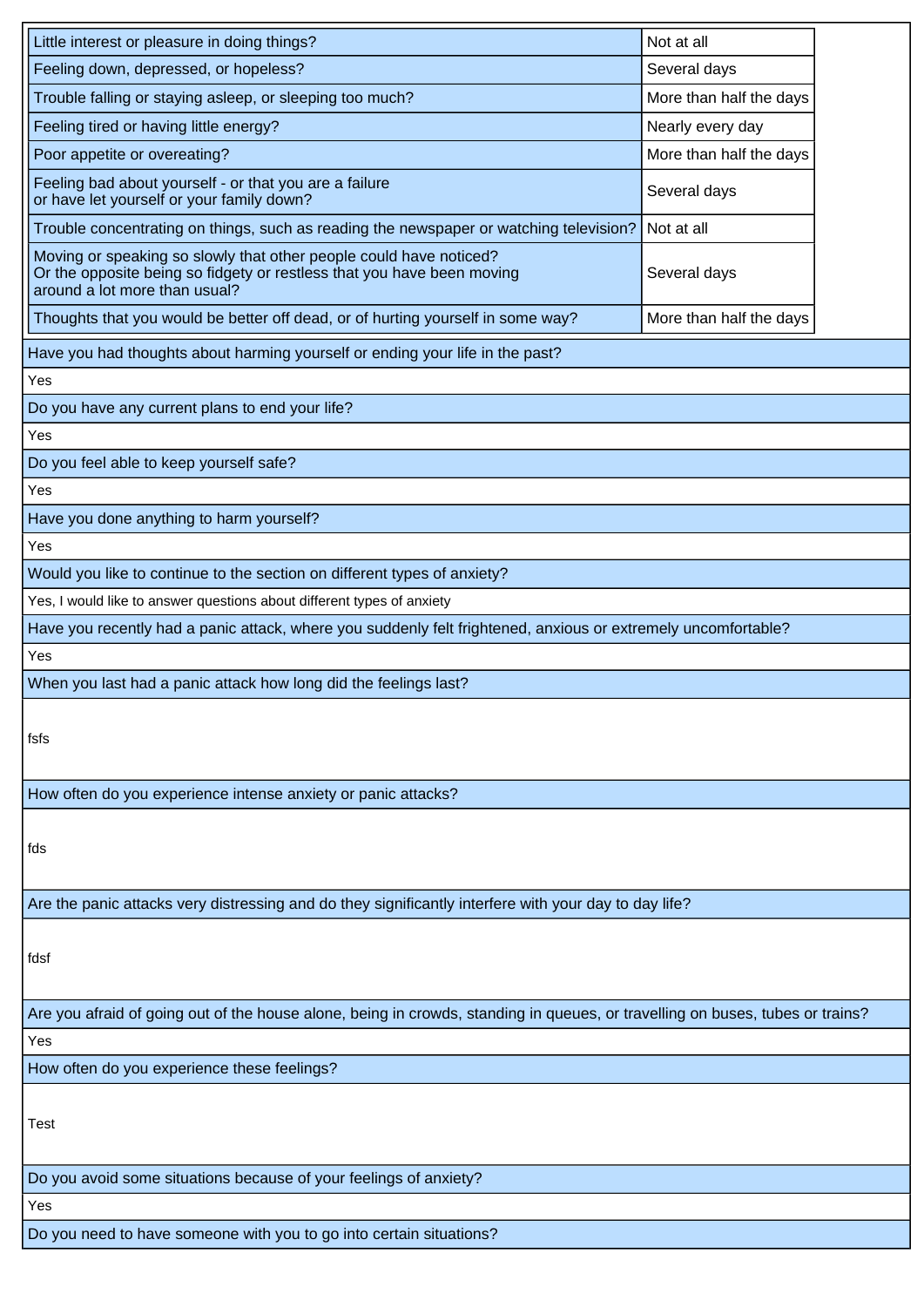| No                                                                                                                                   |
|--------------------------------------------------------------------------------------------------------------------------------------|
| Fear of embarrassment causes me to avoid doing things or speaking to people.                                                         |
|                                                                                                                                      |
| A little bit                                                                                                                         |
|                                                                                                                                      |
| avoid activities in which I am the centre of attention?                                                                              |
|                                                                                                                                      |
| Somewhat                                                                                                                             |
|                                                                                                                                      |
| Being embarrassed or looking stupid are among my worst fears.                                                                        |
|                                                                                                                                      |
| Not at all                                                                                                                           |
|                                                                                                                                      |
| Are there certain things you are very afraid of, like flying, heights, seeing blood, enclosed spaces, or certain animals or insects? |
| Yes                                                                                                                                  |
| 78 What is the situation or animal that causes you to feel afraid?                                                                   |
|                                                                                                                                      |
| Test                                                                                                                                 |
|                                                                                                                                      |
| Does this cause you significant distress or have a big impact on your life?                                                          |
|                                                                                                                                      |
| Test                                                                                                                                 |
|                                                                                                                                      |
| What are you most afraid of happening?                                                                                               |
|                                                                                                                                      |
| Test                                                                                                                                 |
|                                                                                                                                      |
| Are you bothered by repeating thoughts or actions that you feel you must do?                                                         |
| Yes                                                                                                                                  |
| Do you fear that something bad will happen if you don't get rid of thoughts or do something?                                         |
|                                                                                                                                      |
| <b>Test</b>                                                                                                                          |
|                                                                                                                                      |
| How much time do the thoughts or actions take up each day?                                                                           |
| 15 minutes                                                                                                                           |
| Over the last 6 months have you found it difficult to stop worrying?                                                                 |
| Yes                                                                                                                                  |
| What things do you usually worry about?                                                                                              |
|                                                                                                                                      |
| Test                                                                                                                                 |
|                                                                                                                                      |
| Do you worry about things that might happen in the future or things that happened in the past?                                       |
| Both of the above                                                                                                                    |
| Does the worrying interfere with you life e.g. stop you doing something you want to do?                                              |
|                                                                                                                                      |